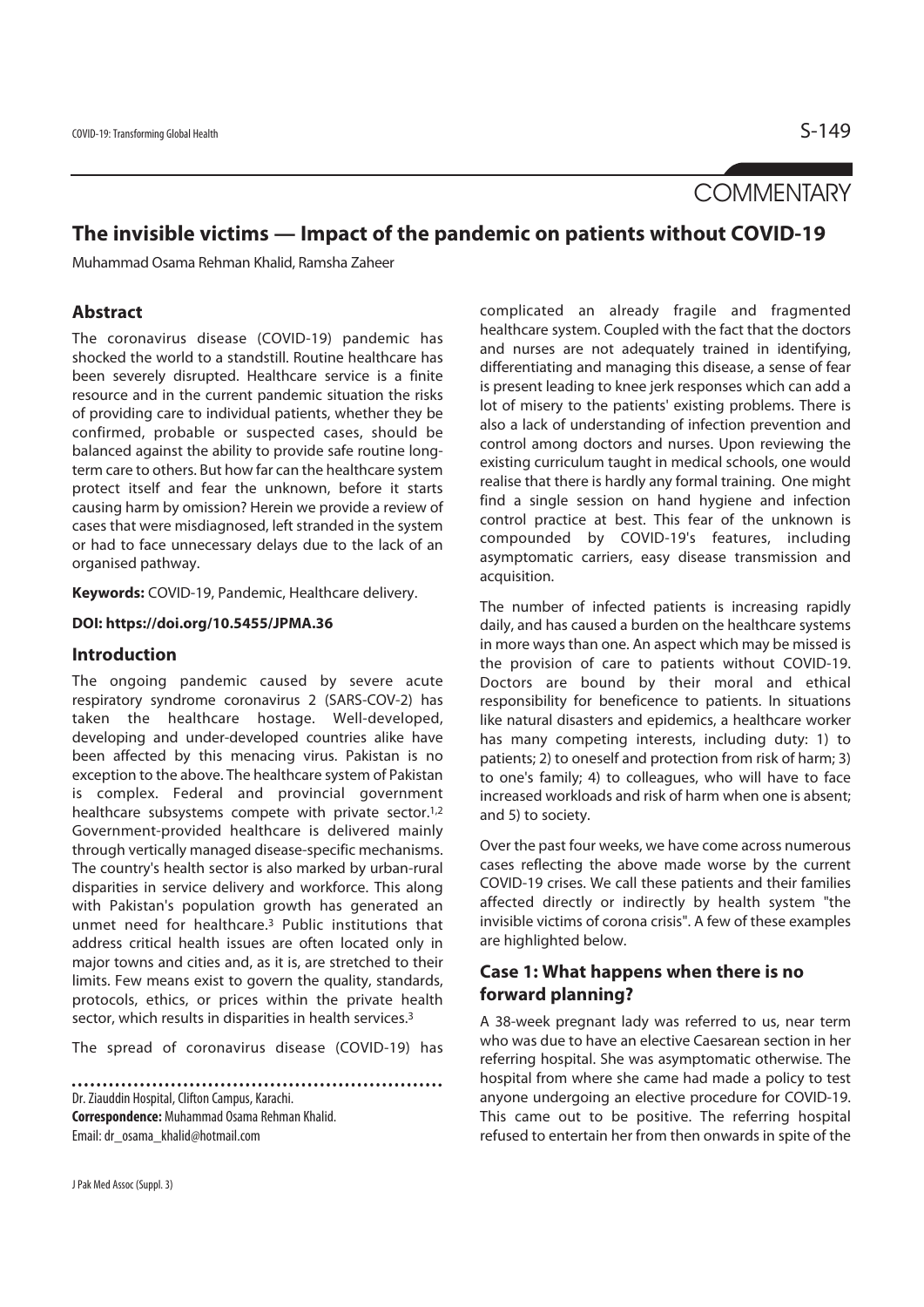fact that she had been following up with them since the beginning of her pregnancy. The referring hospital had not made any plans in case the test came back positive for anyone undergoing an elective procedure for what should be done. She was left stranded. Eventually through her own efforts she got admitted to one of the leading hospitals in the city and received the recommended treatment.

## **Case 2: The value of history-taking and empathic communication is just as important now**

An elderly lady with diabetes, hypertension, and endstage renal disease requiring dialysis three times a week, missed a session due to COVID-19-related lockdown in the city. She developed shortness of breath and went to the hospital where she gets her regular dialysis on the next scheduled session. As she was short of breath, the attending doctor requested a chest x-ray and found her to have bilateral infiltrates. Based on this, dialysis was refused and she was given a refer-out letter which stated the possibility of COVID-19. This was done without providing any details as to where to go. The patient was symptomatic and no consideration was given to this. The patient's family took her to three different hospitals all of which refused her on the same premise without thinking about likely possibilities or doing formal assessments. The fourth hospital admitted her, evaluated and found her to be in pulmonary oedema, arranged dialysis with which she got better immediately. They also did a COVID-19 nasopharyngeal swab which turned out to be negative. This lady went through a 24-hour ordeal of being bumped from one centre to the other with breathing difficulties. It came across as if no one was interested in thinking though possibilities and working towards the patient's benefit. All the first three hospitals did was save themselves without consideration as to what would happen to the patient. By just handing the referral letter they assumed their responsibility was over. This could have been potentially fatal. Ideally the hospital should have made arrangements as this would not be an unexpected situation given the current circumstances and the dialysis team should have arranged a refer-out to a specific place rather than leaving it to the patient which would have facilitated her care and avoided unnecessary misery.

## **Case 3: Should all diagnostic tests be clinically justified?**

An elderly gentleman with poor functional status was admitted with fever and shortness of breath at night time. He was evaluated for fever. The possibilities were urinary tract infection versus respiratory tract infection. The complete blood count showed high white cell count with neutrophilia and normal platelets. The workup was more suggestive of urinary tract infection as urine DR had numerous bacteria with nitrites and high white cell count. Chest X-ray was unremarkable but poor quality due to motion artifacts and improper position. Because of this, there were doubts about possible infiltrates. The patient was maintaining oxygen saturation on room air. Based on just the fact that he had fever and shortness of breath, COVID-19 nasopharyngeal swab was sent the following morning in haste. Unfortunately, while having his lunch the same day he aspirated and passed away. A brief CPR was performed and endotracheal tube was passed which showed large amount of food content in the trachea. This was a clear case of urinary tract infection followed by large volume aspiration which led to his death. As the patient passed away and the COVID-19 test was requested, it was difficult to decide whether the deceased should have a normal burial or a limited one. This was especially important as patient was head of a village where the body had to be taken by car — an eight-hour drive. There would be a large number of people attending the funeral to pay their respects. The family was explained the consequences and after much deliberation agreed to wait for the PCR report and in the meanwhile kept the body in the mortuary in Edhi centre. The following afternoon the PCR report came back as negative and deceased was taken to his native village for burial. This is a clear example of unjustified test request and its associated complexities.

## **Case 4: Timeliness of ordering a test and its processing**

A middle-aged lady with hypertension and diabetes was due to have an elective orthopaedic surgery. Her hospital had requested for COVID-19 nasopharyngeal swab. After it was done, her elective admission was cancelled and rescheduled a week laterdue to city-wide lockdown. When she went in for her admission later, she was informed that the COVID test will be repeated and she will be kept in the isolation unit awaiting the result. The PCR test report was delayed and she had to stay in the isolation unit for 2 days instead. The patient had to bear the additional cost of repeat test and overstay in the isolation unit through no fault of her own. All of this could have been avoided as there was no reason for the second PCR. If the repeat test was done on an outpatient basis, the additional costs of staying in the isolation unit could have been avoided. The patient belonged to low-middleclass family and had to borrow money to pay for the additional costs.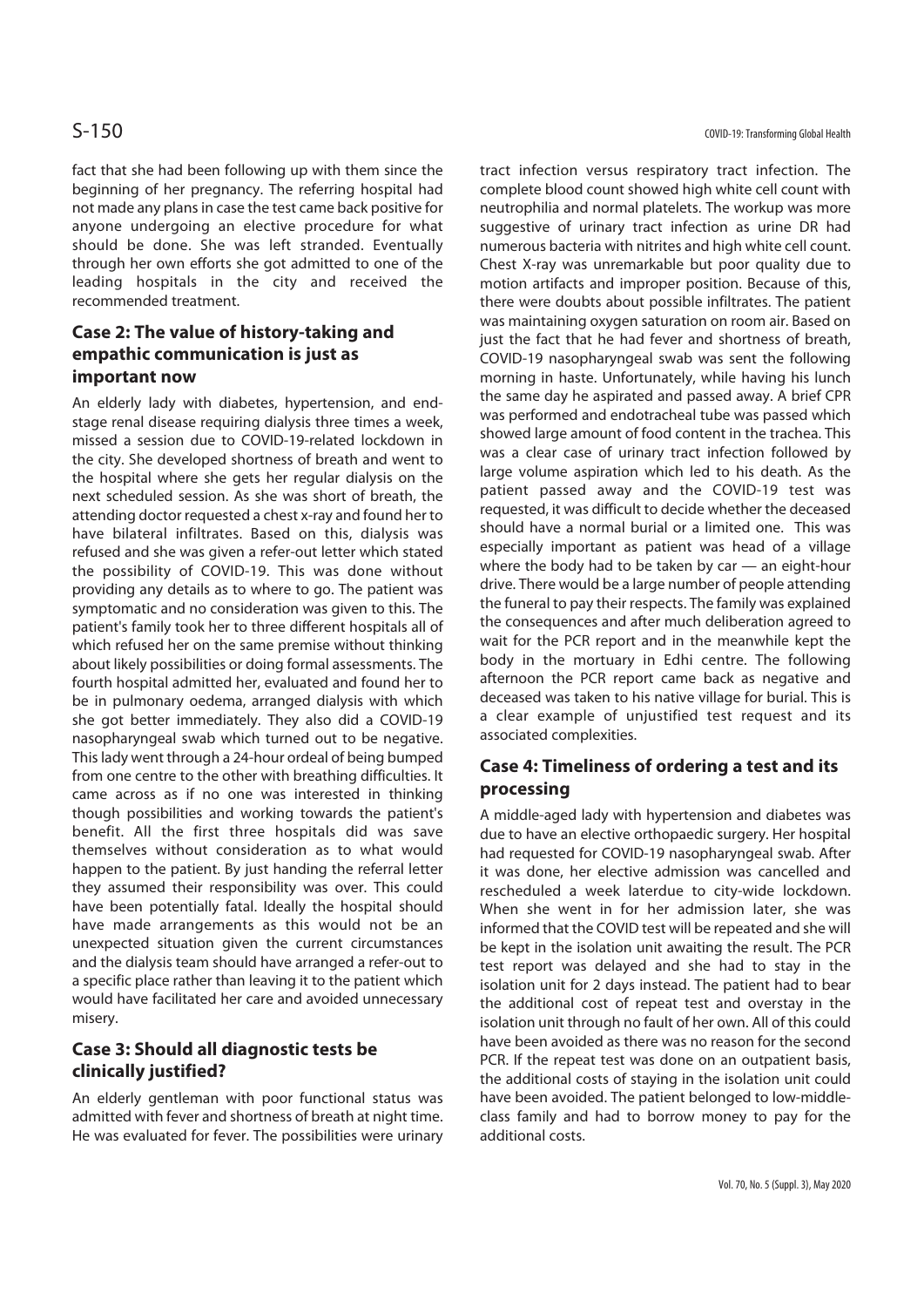## **Case 5: Should fear be the one dictating our lives?**

One of our patients who lives in a district away from Karachi contacted us with complaint of shortness of breath. She is a middle-aged lady, with multiple comorbid diseases, including congestive heart failure with past history of such episodes. At another time, a number of differential diagnoses would have come to one's mind, and as our training has guided us, proceed to treat the patient after a thorough review of her history, a systemic examination, review of records and investigations as required. Unfortunately, she was denied this opportunity as the usual doctor was not available in her vicinity. A local GP would visit the clinic once a week only in the current lockdown, and that too during limited hours. The family was reluctant to take her to the nearest hospital, for the fear of the virus, and a comparatively larger hospital in the next city had been turned into a quarantine centre. Her symptoms were evaluated over the phone. COVID seemed unlikely, and medication was prescribed. Even more unlucky for her, the pharmacy had closed as it was evening. Despite seeing the difficulty their patient was in, her family chose to keep her overnight at home in her difficult state. It was only till the next day that she got the treatment she needed, and managed to get physically checked by a doctor much later. Two issues come forward in this case; first, the non-availability of clinics during regular hours, and second, the fear and reluctance of the public to seek medical treatment. The importance of having a safe place for patients to come and seek treatment cannot be emphasised enough.

## **Case 6: And we come full circle - the importance of a contingency plan**

A middle-aged lady presented to the hospital with severe shortness of breath. The attendant gave a history of cough, fever and shortness of breath for preceding three days. On arrival, she was found to be in critical condition and in metabolic acidosis. Evaluation suggested a high chance of COVID-19 infection with multi-organ dysfunction based on CT scan and routine blood tests. The hospital's policy was not to admit any COVID-19 patients, suspected or confirmed. This was not communicated to the family at triage. The patient was referred out after initial resuscitation which included intubation and putting her on a ventilator. Interestingly, the hospital did not have a portable ventilator and the family was advised to shift the patient to another facility by arranging an ambulance and transferring out the patient with an endo-tracheal tube in-situ and an Umbo bag for oxygenation. The patient and her family were left

to their own without due consideration to the gravity of the situation and associated health risks. This was potentially life-threatening. There should have been a refer-out plan — where to and how?

### **Global Phenomenon**

Such issues are not only faced in Pakistan. Doctors the world-over have noted a decrease in the numbers of patients seeking treatment in for emergencies such as myocardial infarctions and stroke.4,5 Routine healthcare activities have been curtailed.6 Misdiagnosis and delayed diagnosis have happened in previous pandemics as well.<sup>7,8</sup> If the trend continues, it will be difficult to predict the morbidity and mortality rates of diseases other than COVID-19, and doctors are already concerned about it.9

#### **Recommendations**

"In a balanced organization, working towards a common objective, there is success" — Arthur Helps

For the purpose of this article, the objective is providing care to patients without COVID-19 in a safe environment without increasing the risk to the healthcare staff. There cannot be success without a clean, organised system for the concerned people to navigate through. The responsibility for this lies with the individuals at any healthcare set-up, big or small, and up till various medical societies and government bodies in charge of making policies. The NHS, UK, for example, has released specialty guides for management of patients with various diseases during the pandemic.10 These guidelines are updated as deemed fit. For stroke, they clearly outline the patient flow from admission to discharge, and detail regarding management of suspected TIA patients, outpatients, and rehabilitation. A leadership role is defined to ensure coordination of the whole service.<sup>11</sup> Other such quidelines and hospital policies are available online, which can be adapted to each institute's local practice and resources.12,13 Social considerations like financial limitations be taken in to account in the decision-making process. Hospital policies should be patient-centric which is especially relevant for private health care setups. Most importantly for patients being referred out, the responsibility does not end here but in-fact becomes even more important and relevant to shift them to appropriate setups after stabilization in a safe and timely manner.

#### **Conclusion**

Patients with diseases like myocardial infarction, stroke, malignancy, kidney diseases and others have not disappeared from the world. The above cases clearly bring to light that even in pandemic situations proper clinical